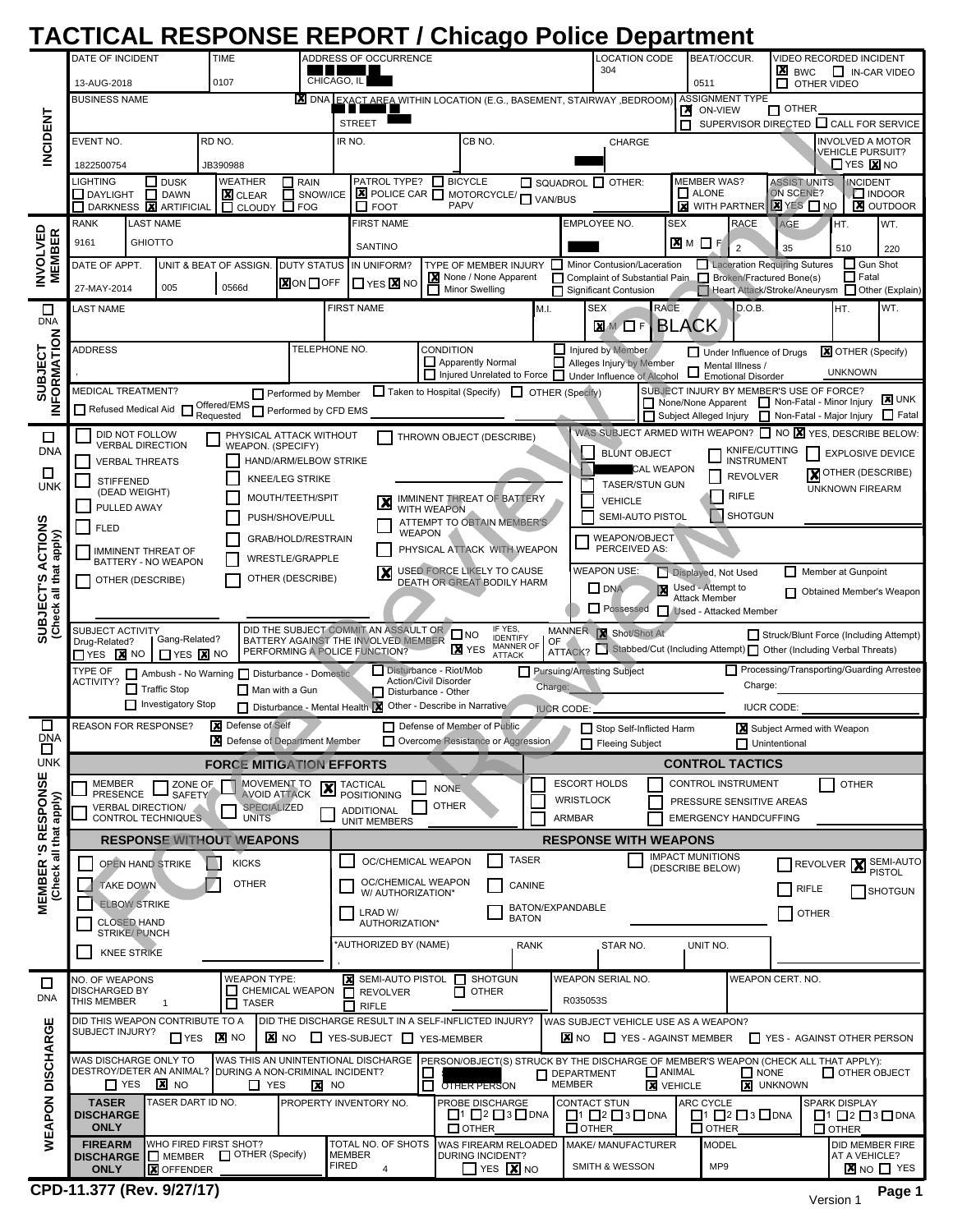| <b>NOTIFICATIONS AND NARRATIVE</b><br>u۵                                                                                                                                                                                                                                                                                                                                                                                                                                                                                                                                                                                                                                                                                                                                                                                                                                                                                                                                        |  |  |  |  |  |  |  |  |  |
|---------------------------------------------------------------------------------------------------------------------------------------------------------------------------------------------------------------------------------------------------------------------------------------------------------------------------------------------------------------------------------------------------------------------------------------------------------------------------------------------------------------------------------------------------------------------------------------------------------------------------------------------------------------------------------------------------------------------------------------------------------------------------------------------------------------------------------------------------------------------------------------------------------------------------------------------------------------------------------|--|--|--|--|--|--|--|--|--|
| $\Box$ CPIC<br><b>NOTIFICATIONS (ALL INCIDENTS): <math>\boxed{\mathbf{X}}</math></b> IMMEDIATE SUPERVISOR $\boxed{\phantom{a}}$ DISTRICT OF OCCURRENCE<br>NOTIFICATIONS (WEAPONS DISCHARGE AND DEADLY FORCE):<br><b>X</b> OEMC                                                                                                                                                                                                                                                                                                                                                                                                                                                                                                                                                                                                                                                                                                                                                  |  |  |  |  |  |  |  |  |  |
| NARRATIVE (IF APPLICABLE, DESCRIBE WITH SPECIFICITY, (1) THE<br>LIE OF FORCE INCIDENT, (2) THE SUBJECT'S ACTIONS, AND (3) THE DEPARTMENT MEMBER'S<br>RESPONSE, INCLUDING FORCE MITIGATION EFFORTS AND SPECIFIC TYPES AND AMOUNT OF FORCE USED. THE INVOVLED MEMBER WILL NOT COMPLETE THE<br>NARRATIVE SECTION FOR ANY FIREARM DISCHARGE INCIDENTS (WITH OR WITHOUT INJURY) OR IN ANY USE OF FORCE INCIDENTS RESULTING IN DEATH.)                                                                                                                                                                                                                                                                                                                                                                                                                                                                                                                                                |  |  |  |  |  |  |  |  |  |
| STAR/EMPLOYEE NO.<br><b>SIGNATURE</b><br><b>REPORTING MEMBER (Print Name)</b><br><b>GHIOTTO, SANTINO</b><br>16688                                                                                                                                                                                                                                                                                                                                                                                                                                                                                                                                                                                                                                                                                                                                                                                                                                                               |  |  |  |  |  |  |  |  |  |
| <b>REVIEWING SUPERVISOR</b>                                                                                                                                                                                                                                                                                                                                                                                                                                                                                                                                                                                                                                                                                                                                                                                                                                                                                                                                                     |  |  |  |  |  |  |  |  |  |
| HOW WAS INJURY SUSTAINED?<br>Significant Contusion<br>$\Box$ Gun Shot<br>TYPE OF SUBJECT INJURY In Minor Contusion<br>Intentional Act by Self<br>Intentional Act by Other<br>Intentional Act by Member<br>None / None Apparent<br>Laceration Requiring Sutures Fatal<br>Minor Laceration/Abrasion<br>Unintentional Act by Member Unintentional Act by Self Unintentional Act by Other<br>Other (Explain)<br>Broken/Fractured Bone(s)<br>$\Box$ Minor Swelling<br>Complaint of Substantial Pain<br><b>FIRST NAME</b><br><b>SEX</b><br>DATE OF BIRTH<br><b>LAST NAME</b><br>M.I.<br><b>RACE</b><br>X<br>$\Box$ M $\Box$ F<br><b>UNK</b><br>WITNESSES<br>TELEPHONE NO.<br>WITNESS INTERVIEW<br><b>ADDRESS</b><br>$\Box$ OTHER (Specify)<br><b>NOTERVIEWED NOT</b><br><b>AVAILABLE</b><br>CHICAGO, IL<br><b>REFUSED</b><br><b>WITNESS STATEMENT</b><br><b>REVIEWING SUPERVISOR: COMMENTS</b><br>INCIDENT IS BEING REVIEWED BY IRT AND COPA, R/CAPT. HAS NOT VIEWED ANY BWC FOOTAGE. |  |  |  |  |  |  |  |  |  |
| $\boldsymbol{X}$ CASE REPORT<br><b>ATTACHMENTS:</b><br>SUPPLEMENTARY REPORT<br><b>INVENTORY</b><br><b>IOD REPORT</b><br><b>ARREST REPORT</b><br><b>TASER DOWNLOAD</b><br><b>OTHER</b><br><b>REVIEWING SUPERVISOR:</b><br>LOG NO. OBTAINED.<br>LOG NUMBER OBTAINED FROM THE CIVILIAN OFFICE<br>$\boldsymbol{\mathsf{x}}$<br>I HAVE COMPLIED WITH THE DUTIES OUTLINED IN G03-02-02.<br>1090601                                                                                                                                                                                                                                                                                                                                                                                                                                                                                                                                                                                    |  |  |  |  |  |  |  |  |  |
| OF POLICE ACCOUNTABILITY (COPA).<br>$ \boldsymbol{X} $ i have reviewed this tactical response report and affirm that the report is legible and complete.                                                                                                                                                                                                                                                                                                                                                                                                                                                                                                                                                                                                                                                                                                                                                                                                                        |  |  |  |  |  |  |  |  |  |
| STAR NO.<br><b>SIGNATURE</b><br>DATE/TIME COMPLETED<br>REVIEWING SUPERVISOR NAME (Print)<br>50<br>13-AUG-2018 0655<br>OLSON, ERIC                                                                                                                                                                                                                                                                                                                                                                                                                                                                                                                                                                                                                                                                                                                                                                                                                                               |  |  |  |  |  |  |  |  |  |
| DISTRIBUTION OF TRR: IF A PAPER TRR WAS COMPLETED DUE TO AN UNAVAILABILITY OF THE AUTOMATED TACTICAL RESPONSE REPORT APPLICATION:<br>1. THE ORIGINAL TRR WILL BE FORWARDED TO DIRECTOR, RECORDS DIVISION - TO BE INCLUDED WITH THE CORRESPONDING CASE FILE.<br>2. A COPY OF THE PAPER TRR AND THE ATTACHMENTS WILL BE FORWARDED TO:<br>A. THE INVESTIGATING SUPERVISOR RESPONSIBLE FOR THE INVESTIGATION,<br>B. CIVILIAN OFFICE OF POLICE ACCOUNTABILITY (COPA), AND<br>C. DIRECTOR, INFORMATION SERVICES DIVISION, TO ENSURE DATA ENTRY AND ATTACHMENT SCANNING INTO THE AUTOMATED<br>$TRR$ $\perp$<br>OF<br>TRR(S)<br>TACTICAL RESPONSE REPORT (A-TRR) APPLICATION.<br>CPD-11.377 (Rev. 9/27/17)<br>Page 2                                                                                                                                                                                                                                                                    |  |  |  |  |  |  |  |  |  |
| Version 1                                                                                                                                                                                                                                                                                                                                                                                                                                                                                                                                                                                                                                                                                                                                                                                                                                                                                                                                                                       |  |  |  |  |  |  |  |  |  |